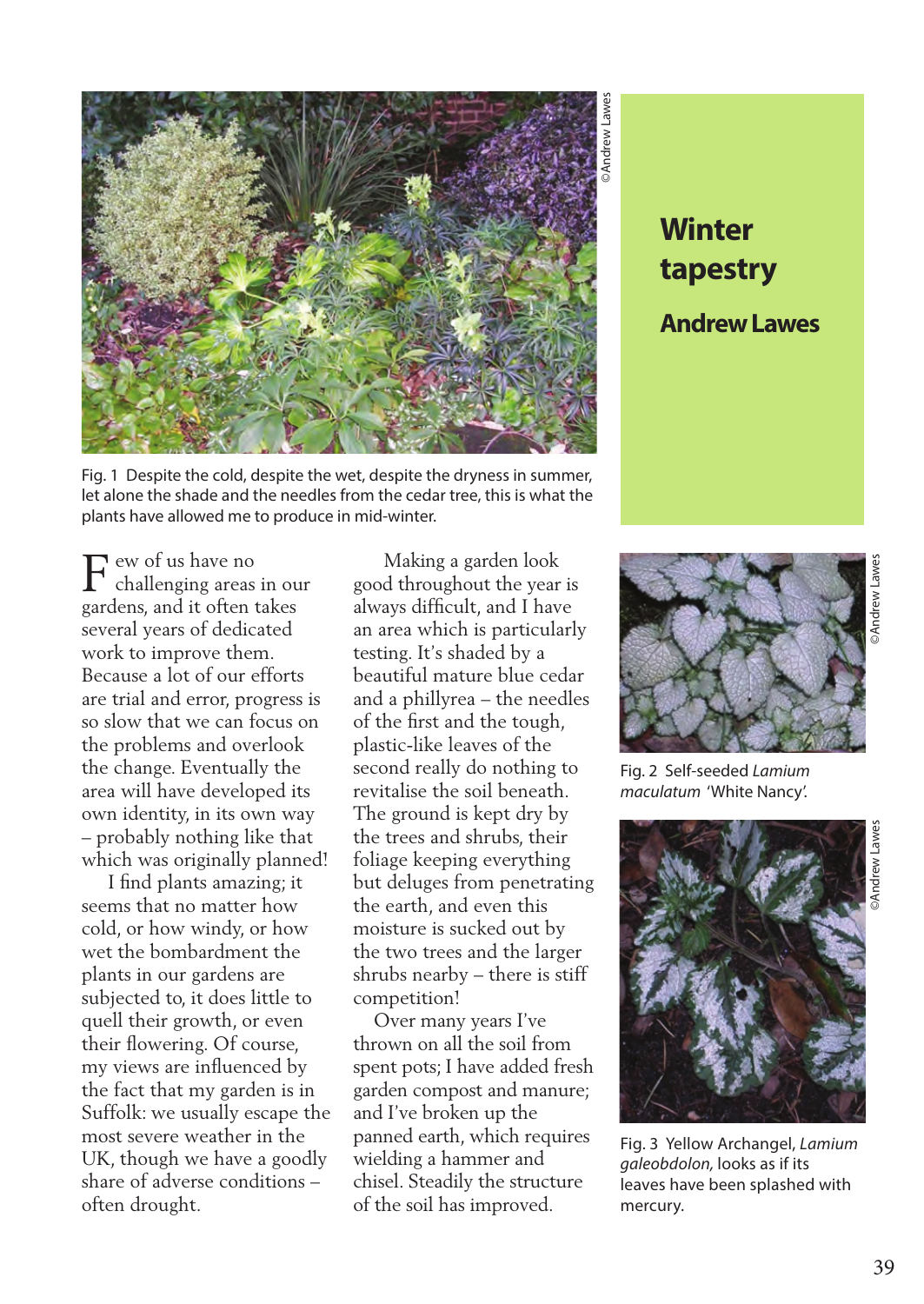

©Andrew Lawes

Fig. 4 *Cyclamen coum* gives a double whammy – flowers as well as beautifully marked leaves. The phillyrea had been pruned and the silvery leaves of a fallen twig looks good among them.

I am not an avid waterer, and as soon as plants have become established I tend to let them fend for themselves and only leap in with the hose when they are drooping, but I have installed a soaker hose to use during particularly dry periods. I've chosen plants that should suit these conditions, and even in this unfriendly-to-plants zone I've adopted an attitude of sink or swim: the survivors have continued to thrive, and those that haven't have either been moved or left to dwindle and disappear.

 Time has been crucial in developing this space – Rome certainly wasn't built in a day! I have (literally) chipped away at it over the years, with some successes and somewhat fewer failures until I learned to go with the flow.

 Now, especially in winter when the variety of low-growing



Fig. 5 *Cyclamen hederifolium* forms large clumps.

plants can be seen more readily, the area has become a foliage tapestry; and it continues to develop (fig. 1). The plants have been in the driving seat of this organic process, saying either leave me or move me, making my role secondary to theirs. Not everyone either wishes or feels confident to garden in this way – I have arrived at it more by default than rigorous planning, although it takes strong motivation to sustain enthusiasm.

 Many of us tend to focus on flowers – how their colours blend, how statuesque and imposing they are. The plants in this area are the opposite: short, ground-hugging, and not yet in flower. At this time of the year, their foliage – in shape, texture and colour – is at its best, and more satisfying as the plants spread and their leaves melded together.

©Andrew Lawes



Fig. 6. Heucheras made a good show initially but took ages to recover from the winter.

 The cornerstone of this planting, so to speak, is *Lamium maculatum*  'White Nancy' (fig. 2) – an understated plant if ever there was one. Its mottled foliage is pristine during the winter months – it forms a tight mat which only the direst, bleakest weather can sully. Creeping its way in an airier fashion is our native Yellow Archangel, *Lamium galeobdolon* (fig. 3), its leaves looking as if they have been splashed with mercury.

 Variation in leaf colour makes *Cyclamen coum* (fig. 4) a good dual-purpose plant. Its seeds ping from beautiful spiral stems and often travel a surprising distance. I love discovering minuscule plantlets in the lawn: I dig them up carefully and plant them back in the flower bed, or tuck them between the slabs that make up the patio to a small summerhouse.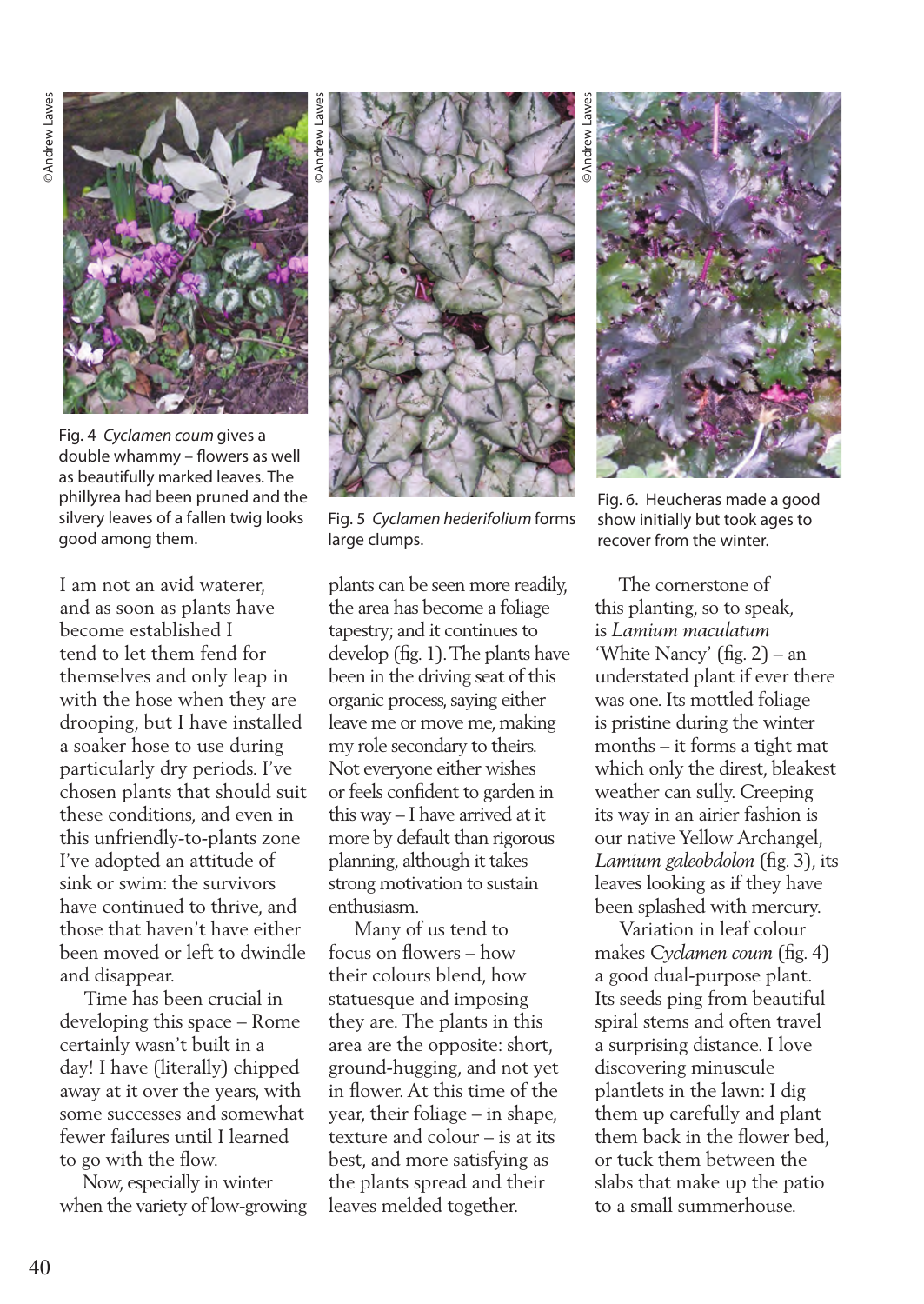With its leaves like frog skin, *Cyclamen hederifolium* (fig. 5) doesn't seem as enthusiastic as *C. coum* in spreading itself about, rather it makes huge clumps which slowly expand each year.

 Shade wouldn't be shade without epimediums, and once you have one and have marvelled at its shining young foliage and then its striking but dainty flowers, their magic will enchant you. The range of coloured flowers, simple or exotic-looking, will have you under their spell and you will be avidly collecting them, wooed by their glamorous names such as 'Wudang Star', 'Little Shrimp' or 'Golden Eagle', or by their common name of Bishop's Hat.

 The common Stinking Hellebore, *Helleborus foetidus*, loves it here too. It balloons out as winter moves into spring, with bunches of greeny-white inflorescences and lustrous downwardpointing dark-coloured leaves. The leaves of *Libertia chinensis* Formosa Group are linear but some have a slight curve, providing a contrapuntal note to the assemblage.

 Like many I am hooked on heucheras (fig. 6), except *H.* 'Lime Rickey', which my wife has banned as it looks so much like lettuce! However, the best laid plans and all that... in their first winter they were really knocked back and most in this area died or declined. But at the back of the house, with good shelter, I saw they were thriving. So that is now where I plant



Fig. 7 In a friend's garden, the dark, dense foliage emphasises depth and enhances its neighbours.

them, with greater success – though they grow so slowly it tests my patience.

 I'm very fond of dark, dense-green foliage. I am lured to it just on its own, but when it's inter-planted, either as a spot plant or as part of the back to a border, the plants nearby are seen at their best. I remember reading Vita Sackville-West's comment on the power of dark foliage, but I was young and found it hard then to appreciate the attraction of the dull density of these shrubs – even after repeating the rhyme of my art teacher, whose tenet for a perfect painting was to incorporate colours that were 'dull, bright, dark,

light'. Now I'm older I'm no longer a grasping plantaholic, trying to fill every niche with brightly flowering herbaceous plants, rather a calm observer, more in harmony with his surroundings, I can appreciate the value of dark dense foliage (fig. 7).

 Box, *Buxus sempervirens*, enjoys this neck of the woods; the variegated form really stands out against a backdrop of matt-textured bay. We recycle the box bushes: when a container-grown box starts to yellow – box can take only so much rootpruning and being restricted in pots – we plant it in the back of this border where it quickly revitalises, and dig up